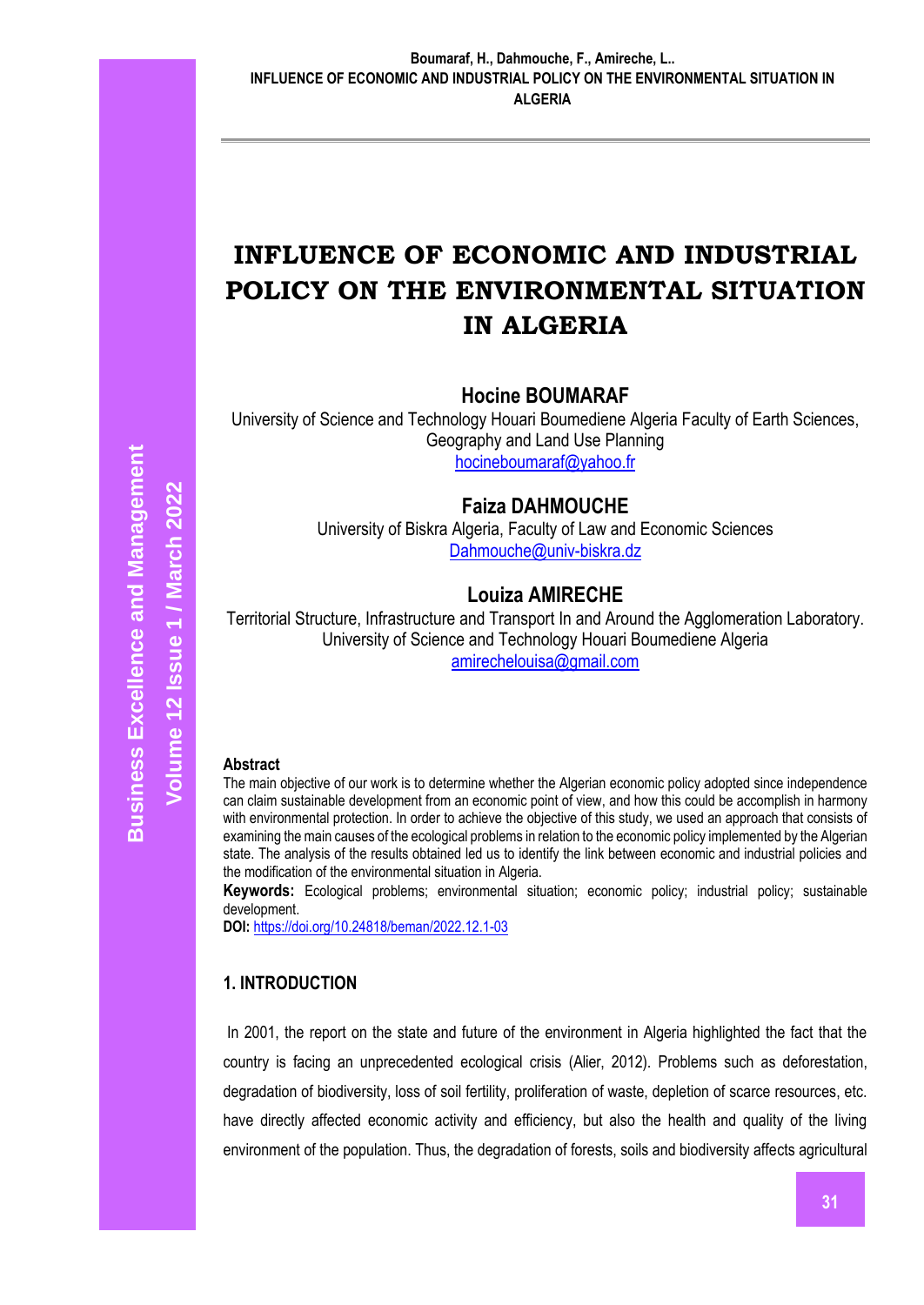productivity and the quality of ecosystems. The pollution of water resources is the cause of water-borne diseases and is at the origin of the degradation of aquatic ecosystems, which has repercussions on fishery resources. Air pollution caused by industrial activities and transport has significant repercussions on public health (respiratory diseases, allergies, etc.). Air pollution also has other economic impacts such as the drop in tourism income resulting from the degradation of flora and fauna (Djelal, 2009; Ronneau, 2004; Leguay, 1999; Bugge, 1976). In 1998, the costs of ecological damage induced by the industrial sector estimated at nearly a third of the total cost of environmental damage. From the 2000s, the State therefore decided to react and invest in sustainable development in order to try to put an end to the process of environmental degradation. This desire is also a consequence of the commitments made by Algeria to the international community, which notably requires translating into its national legislation the binding provisions of international conventions and protocols to which the country has acceded. This intention first realized through the adoption of the National Environmental Strategy (Ouchichi, 2011). The two main tools of this strategy are the law on environmental protection and sustainable development promulgated in 2001 and the national action plan for the environment and sustainable development (Bouteiller**,** 2012). It is only recently that the protection of the environment has become one of the concerns of the Algerian state. Approaches involving a new, more effective economic policy and reflecting the will to tackle these problems have multiplied. These problems have attracted the attention of specialists in ecological management of the urban environment, and it is up to them to understand and interpret how they work. Then, and with the support of scientists from other disciplines, the information collected can be analyzed in a multidisciplinary approach in order to develop concepts for optimal management which will have to take into account environmental factors and risks to human health.

## **2. CURRENT SITUATION OF ALGERIA IN TERMS OF ENVIRONMENTAL MANAGEMENT**

Algeria is located in the north of Africa. It is a middle-income country with, in 2016, an annual per capita income of \$ 4,300 (World Bank, 2017). In terms of the Human Development Index (HDI), Algeria ranked 83rd out of 188 countries in the 2018 United Nations Development Program report. Its HDI fell from 0.70 in 2010 to 0.73 in 2011 to reach 0.75 in 2014 (Depraz, 2016). Its increase was almost 28% between 1997 and 2014 be explained in particular by an improvement in life expectancy at birth. Another characteristic of Algeria is its large surface area makes it the largest country in the Maghreb and on the African continent. The country stretches over a vast territory with great contrast from an economic, demographic and climatic point of view. However, the geographical configuration and the physical and natural characteristics of the territory strongly condition the development skills of the different regions. Algeria's 1541 municipalities cover 2.4 million km². Most of them, nearly 65%, are located in the north and have a population of 19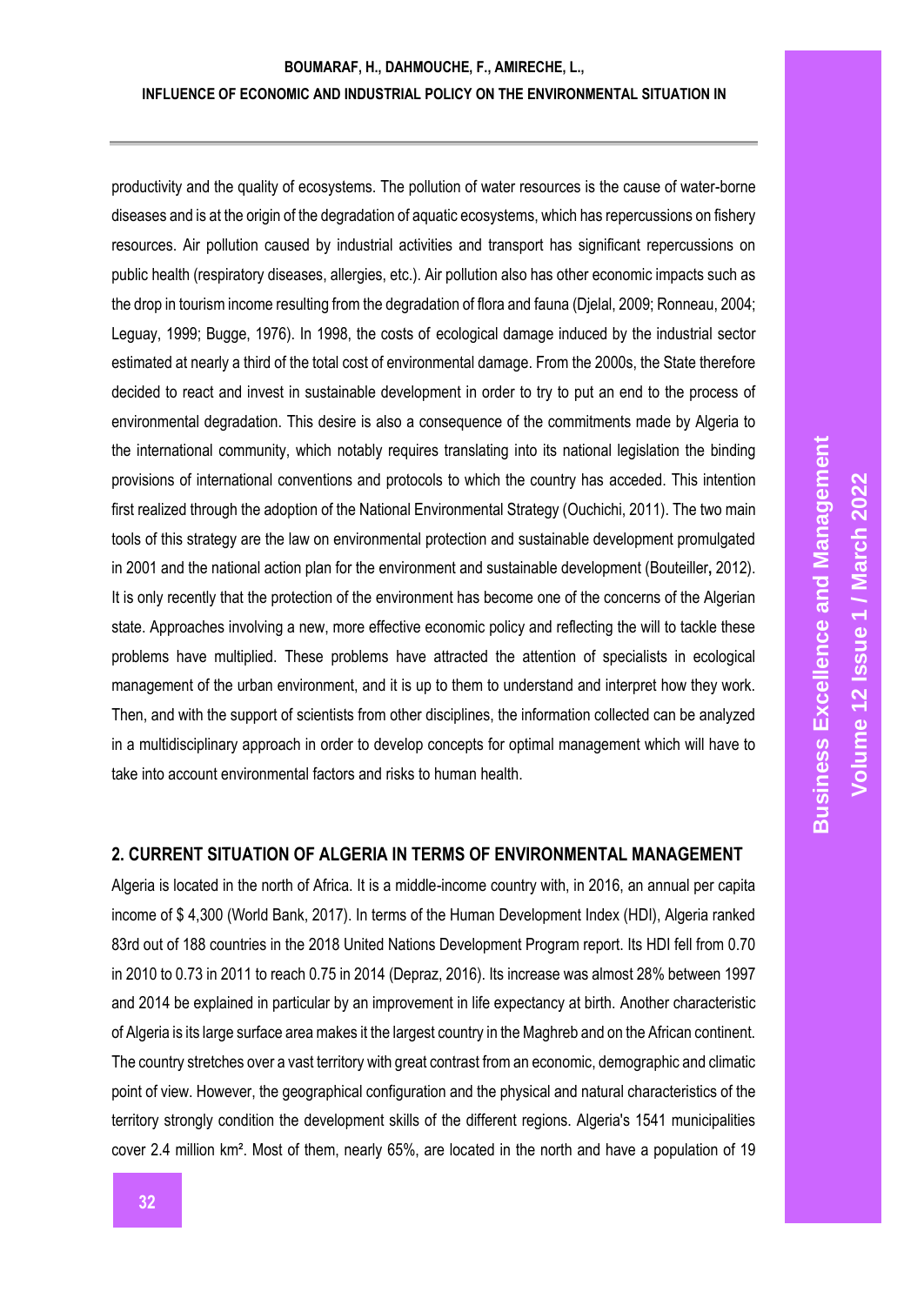#### **Boumaraf, H., Dahmouche, F., Amireche, L.. INFLUENCE OF ECONOMIC AND INDUSTRIAL POLICY ON THE ENVIRONMENTAL SITUATION IN ALGERIA**

million people concentrated on 4.3% of the territory, while the desert regions (83% of the territory) are only populated. By about 9% of the national population (Ministry of Social Action and National Solidarity. 2001). This unequal spatial distribution of the Algerian population leads to disparities in economic and geographic conditions. The geography of northern Algeria generates the best natural and climatic conditions in the whole country, endowing it with the richest agricultural land, significant water resources as well as good forestry and coastal potential. This region therefore offers the best location conditions for economic and human activities (infrastructure, city networks, and training facilities). This territorial unit is however far from being homogeneous. The coastal zone alone brings together nearly 44% of the population of the north of the country and nearly half of the urban population, most of which is located in the metropolitan areas of Algiers, Oran and Annaba (Ministry of Social Action and National Solidarity, 2001). Apart from the large coastal agglomerations or those located in the plains, the rest of the region suffers from isolation and a lag in terms of economic development. The Highlands region, inserted between two large mountain ranges, characterized by an arid climate and low rainfall (200 to 300 mm / year). In 1999, the population of the Highlands estimated at 7.7 million. This region particularly threatened by desertification. Agro-pastoral activity is dominant there and is the main cause of desertification due to overgrazing. A herd estimated at 8,800,000 head of sheep spread over 20 million hectares of grazing land causes the total disappearance of vegetation and makes the soils sensitive to erosion (Ministry of Social Action and National Solidarity, 2002). Finally, the region located to the south of the Saharan Atlas extends over a vast territory of 1,975,744 km<sup>2</sup> made up of low plateaus, ergs and very high mountainous reliefs. It occupies 85% of the national territory, includes almost all of the country's oil and gas reserves and has less than 9% of its national population. The scarcity of water resources, the aridity of the climate, and the low amount of precipitation (10 to 100 mm / year) as well as the large distances between cities constitute major constraints for the development of human activities. Indeed, the mode of settlement there completely shaped by natural conditions such as the availability of water, the relief and the climate. Logically, most of the population is concentrated where water resources are the most important, which leads to a strong tendency to agglomeration of populations. This geographical distribution of the population, and hence of economic activities, reveals a worrying imbalance between the North and the South of the country, which can be an explanatory factor for ecological degradation.

## **3. THE STRATEGY OF INDUSTRIES IN ALGERIA**

In the context of post-1962 economic disorganization and destructuring as well as the questioning of the capitalist system for the benefit of the socialist economy, the strategy led by the Algerian state was the building of an industrial base. (Zegaoula, 2014; Mira, 2015). The objective sought was twofold. The first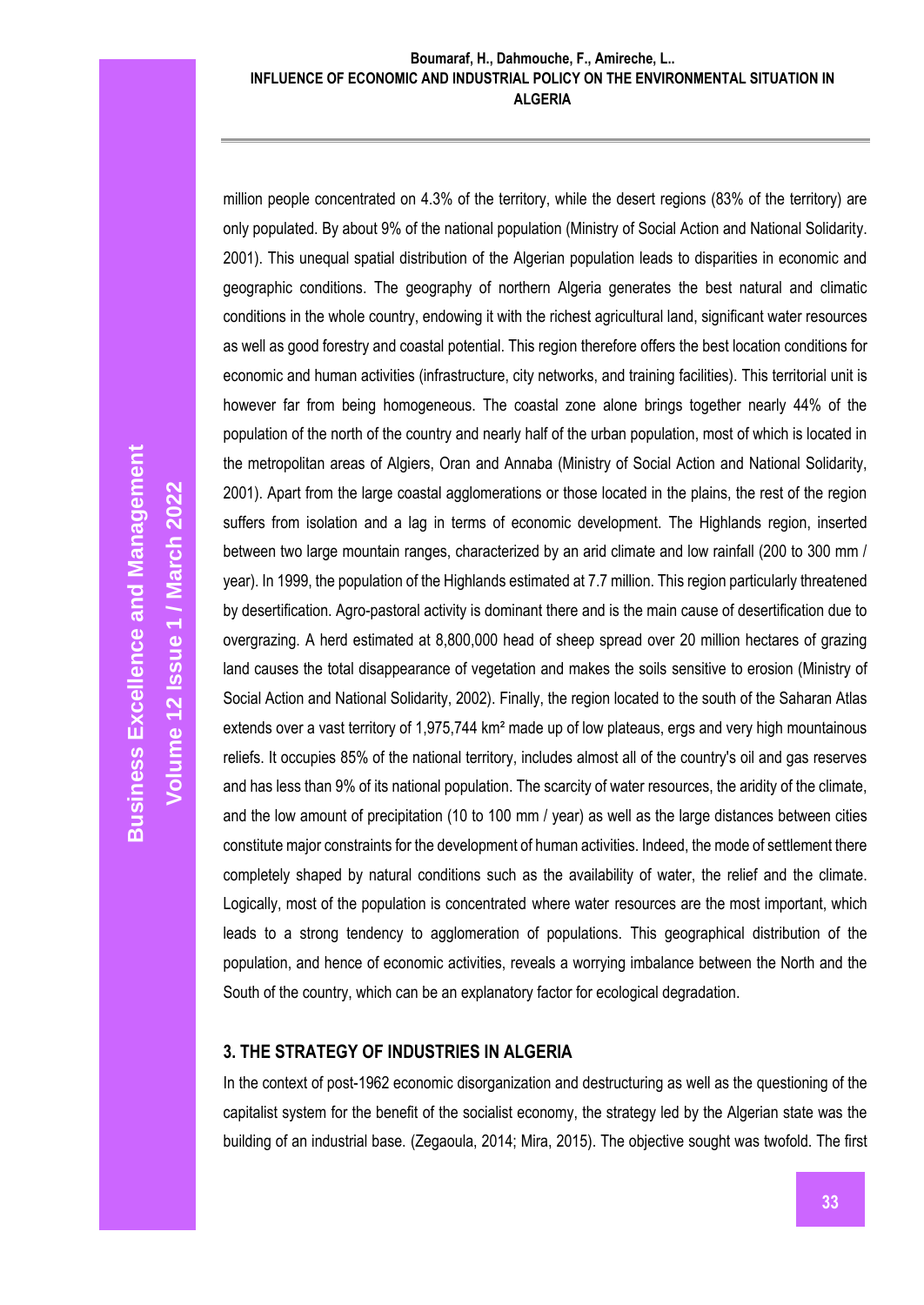was to meet the needs of the population (health, education, etc.). The second aimed at building an economy capable of autonomously expanding its productive capacities and solving the problem of poverty and employment (Mezali, 2001). The Algerian state then set about building an industrial base on the model of "industrializing industries" (De Bernis, 1971) which consists of a development strategy with priority given to heavy industry. This model linked to that of unbalanced growth (Rostow, W, 1958) advocating the concentration of investment efforts in a well-targeted sector in order to create growth poles capable of boosting the entire economy. In Algeria, it involved developing activities upstream of the production process (metallurgy, iron and steel, energy production). These were supposed to pull up the rest of the economy (agriculture, tourism, etc.) and allow the creation of a real industrial fabric. As the sectors of activity linked to each other, they carry out exchanges through their inputs and outputs (De Bernis, 1971). From the 1970s, the nationalization of hydrocarbons and the implementation of large projects of industrial complexes and production units will take place, which will allow the development of the country's main economic activity zones. Factories that would later prove to be highly polluting built: zinc electrolysis in Ghazaouet, tanneries in Batna, paper complexes in Mostaganem and Souk-Ahras, sugar refinery-refinery in Guelma, phosphate fertilizers in Annaba, etc. Between 1963 and 1984, industrial investment was particularly important (Chignier, 2009). It reached 57.3% of GDP during the first four-year plan (1970-1973) to reach 61.1% during the 1974-1977 plan (Ouchichi, 2011). The maximum, 62.1%, reached in 1978-1979 before falling to 40.1% during the period 1980-1984 (Dumont, 1981**).** During these two decades, most of the investments allocated to the productive sector according to the belief that they would create an economic dynamic and thus make it possible to meet the needs of the Algerian population. Throughout the period, the country achieved the highest growth rates in all of Africa. It recorded an annual average growth of 7.2%, an improvement in household purchasing power of 4% per year as well as a substantial reduction in the unemployment rate (- 33% in 1966 and - 22% in 1977 ) (Rebah,1999). The income differential between the city and the rural areas and between the North and the South will trigger a vast migratory movement from the deprived South to the North. The urbanization rate, which stood at 31% in 1966, rose to 40% in 1977, then to 50% in 1993 before peaking at almost 60% in 2000 (Mezali, 2003**).** The availability of road, rail and port infrastructures located in the North has favored the establishment and development of productive activities and a high concentration of inhabitants **(**Benachenhou, 2005**).** Currently, the coastal area is home to 91% of the steel and mechanical industries, 90% of the construction materials industries, 85% of the chemical industries, 65% of the leather industries and 56% of the textile industries **(**Mira, 2015**).** The strong urbanization is explained as much by the rural exodus towards the industrial and administrative poles of the North as by the differences in living conditions between the countryside and the city as well as the devaluation of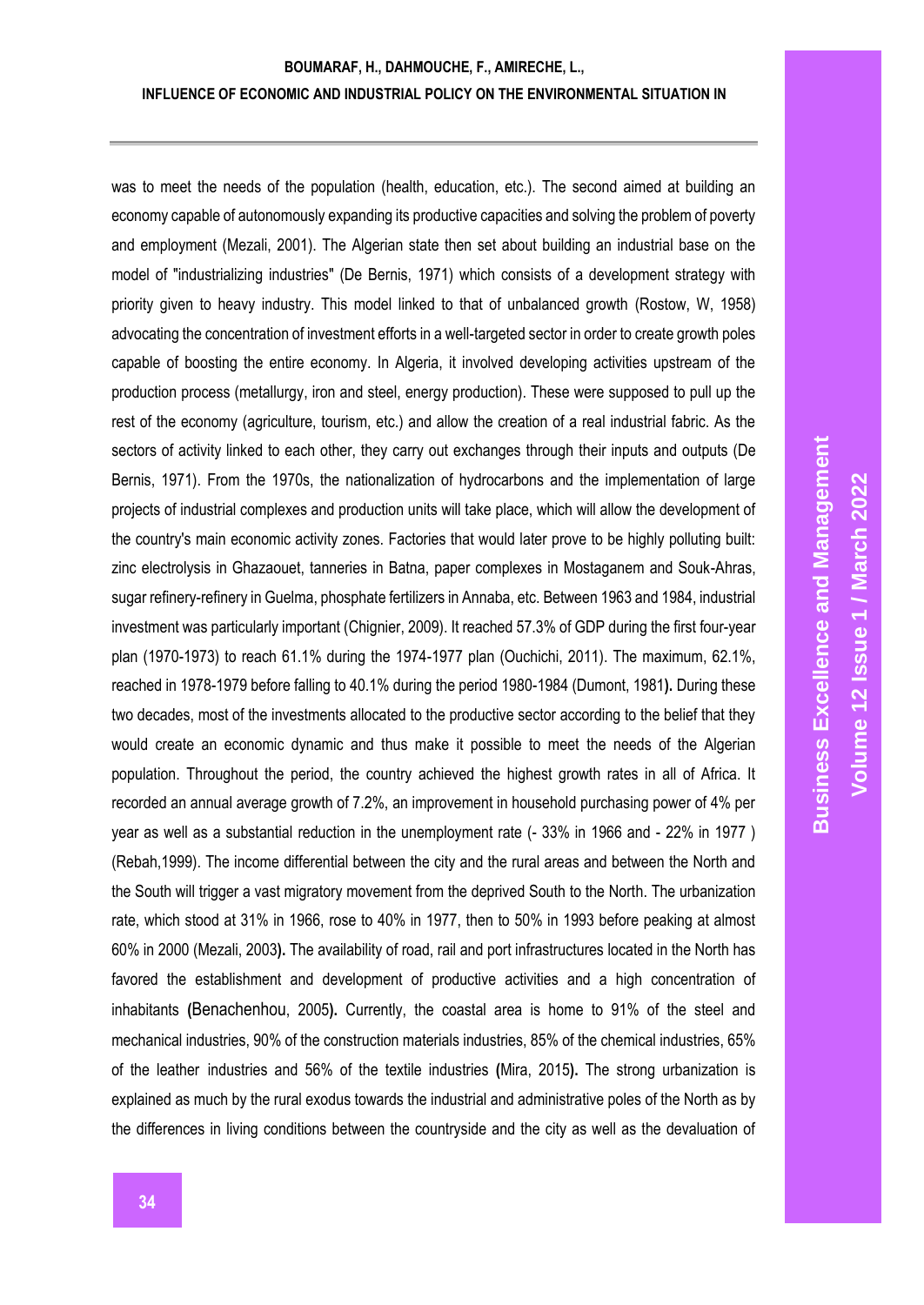#### **Boumaraf, H., Dahmouche, F., Amireche, L.. INFLUENCE OF ECONOMIC AND INDUSTRIAL POLICY ON THE ENVIRONMENTAL SITUATION IN ALGERIA**

agricultural work. The phenomenon of rural poverty in Algeria finds, in large part, its origins in the weakness of the regional planning policy. While the State has not failed to develop infrastructure (roads, electricity network, water distribution, etc.), these have had a low impact on rural development due to their lack of integration into a scheme. Of spatial planning, that been considered beforehand (Benachenhou**,** 2005**).** The massification of poverty is also due to the low wages practiced in the public agricultural sector or on private farms. This will result strong tensions on the demand for food products due to the combination of the decline in agricultural production and the increase in demand resulting from the increase in distributed income (wages, subsidies, etc.). After Independence, it recognized that underdevelopment was the consequence of the non-diffusion of technological progress and that developing countries would be able to bridge the gap with developed countries by skipping steps through massive technological transfer. **(**Rostow, 1963). Today, we know that the country innovates always enjoys an advantage as long as it is not copied and the technological gap does not narrow **(**Hugon, 2005**).** In addition, development is a long-term cumulative phenomenon (Hugon, 2005**).** In Western countries, it has been the result of centuries of research and investment that cannot fulfilled or lead to the same results overnight. Algeria's strategic choice based on the industrialization of the country on the principle that industrial development will gradually resolve the issue of underdevelopment insofar as this is only an economic delay mainly caused by underdevelopment. Industrialization (Lewis, 1954; Rostow, 1963). The construction of a strong industrial base becomes the central objective of Algerian development policy. It materializes by the establishment of a heavy industry characterized by rapid capital accumulation and a spillover effect. At the same time, the role of the state will be decisive and exclusive since it will gradually become the central actor and the sole agent of economic development **(**Fabriès, 1998). From now on, it will steer, supervise and stimulate industrial production, the quantified objectives of which will be set in the development plans.

## **4. ECOLOGICAL ASSESSMENT IN ALGERIA**

Between direct and indirect, positive and negative consequences, the strategy pursued in Algeria results in a negative ecological balance. Today, the country faces problems of industrial pollution. As the industrialization process ignored ecological imperatives for several decades, Algeria now has an old, dilapidated and, frequently, inefficient and polluting industrial park. Pollution caused by the discharge of untreated industrial water, polluting atmospheric emissions and the production of special waste that are inappropriately managed threaten the quality of ecosystems (Hugon, 2005). This section of the contribution aims to highlight the environmental consequences of the continued achievement of an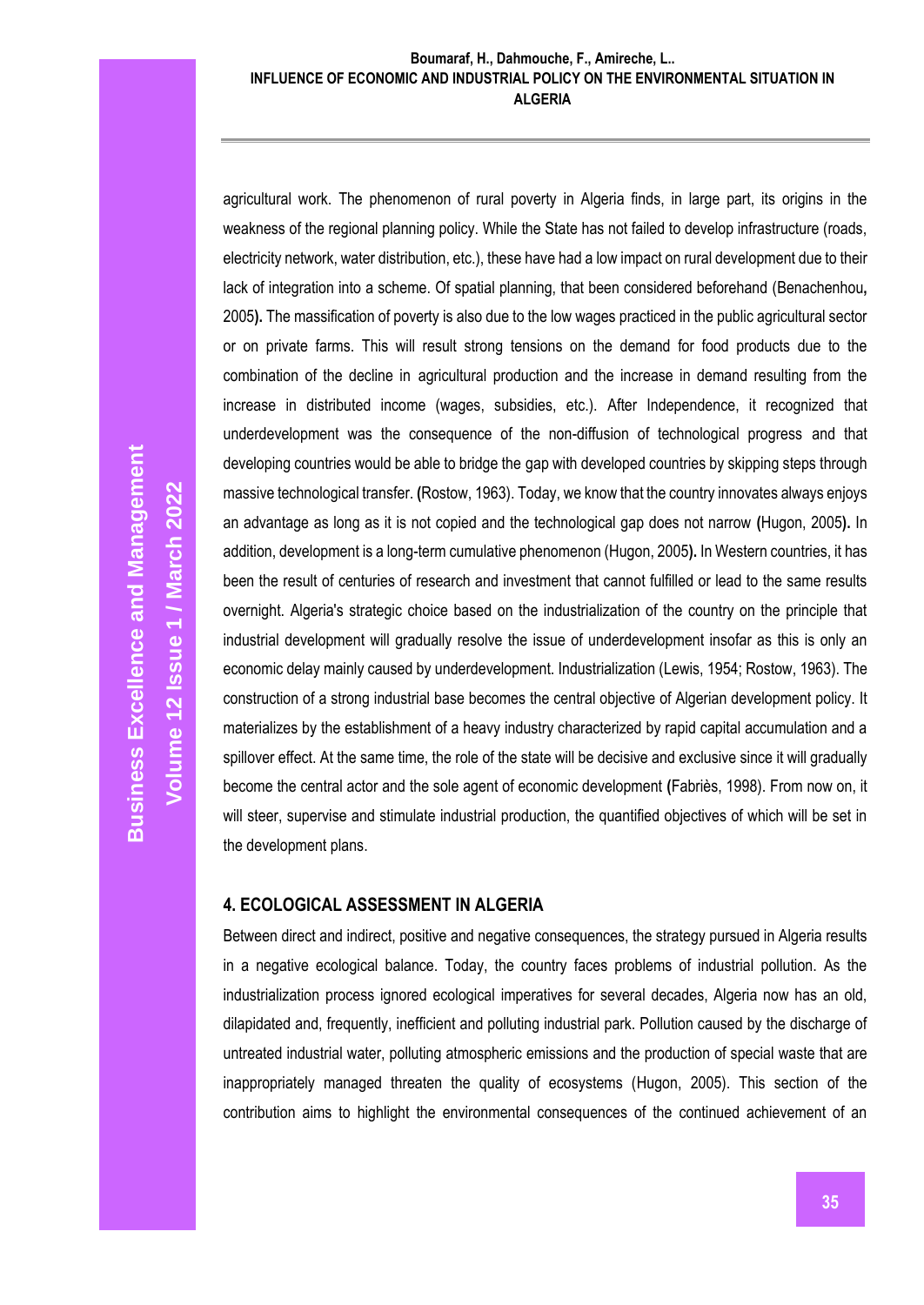## **BOUMARAF, H., DAHMOUCHE, F., AMIRECHE, L., INFLUENCE OF ECONOMIC AND INDUSTRIAL POLICY ON THE ENVIRONMENTAL SITUATION IN**

independent and prosperous economy by Algerian officials since the country's independence. To do this, we can start from Algeria's Environmental Performance Index (EPI).

#### **5. ALGERIA ENVIRONMENTAL EFFICIENCY INDICATORS**

Indicator estimated every two years by researchers at Yale University, provides a measure of the effectiveness of a country's environmental policies. To do this, it measures two major indicators, namely the health of the environment and the vitality of the ecosystem. The index calculated from 20 indicators, divided into 9 categories and taking into account many criteria (Benachenhou, 2015). In 2015, with a score of 70.28, Algeria was ranked 83rd in the world out of 180 countries in terms of Environmental Performance Index (Benachenhou, 2015). This explained, in particular, by weaknesses in air quality, the agricultural sector, water sanitation and biodiversity (Jarrige, 2017). It is in the field of air quality that Algeria achieves the best performance with a score of 89.04 placing it in 48th place out of 180. On the other hand, agriculture is severely deficient with a score of 76.34 and a 105th place worldwide. The result is even worse in terms of wastewater treatment (111th place and score of 72.11) and biodiversity (137th place and score of 61.62). Compared to 2018, Algeria fell in the rankings and achieved a poor performance due in particular to faulty environmental governance, fragmented regulatory mechanisms, poorly coordinated actions at the territorial level and poor resources for exercise of public power (Rebah, 2005).

#### **6. COASTALIZATION OF ACTIVITIES**

The coastalization of activities has not been without consequences for the degradation of the environment. According to a study by the National Council, "The coastal area is home to 91% of the steel, mechanical, metallurgical and electronic industries (ISMME), 90% of the construction materials industries, 85% of the chemical industries, 65% of the leather industries, and 56% of the textile industries "(CNES, 1998). In addition, out of a sample of 70 industrial establishments, more than 41% present a risk of explosion, 45% a risk of fire and 31% of toxic risks (National Insurance Council, 2019). This inventory alone sums up a most worrying situation in terms of industrial risks which led, in 2004, to an accident causing 23 deaths and 74 injuries at the Skikda liquefied natural gas complex. The industrialization process therefore also seems to have taken place under conditions, which did not take into account the issue of risk. The economic logic of industrial operators favors sites that are easy to develop, close to labor reservoirs and the facilities necessary for the operation of projects (water, electricity, raw materials). In addition, the priority given to industrialization took place in the absence of impact studies. This followed the "consumption" of large tracts of prime agricultural land and exploitation of the resources without any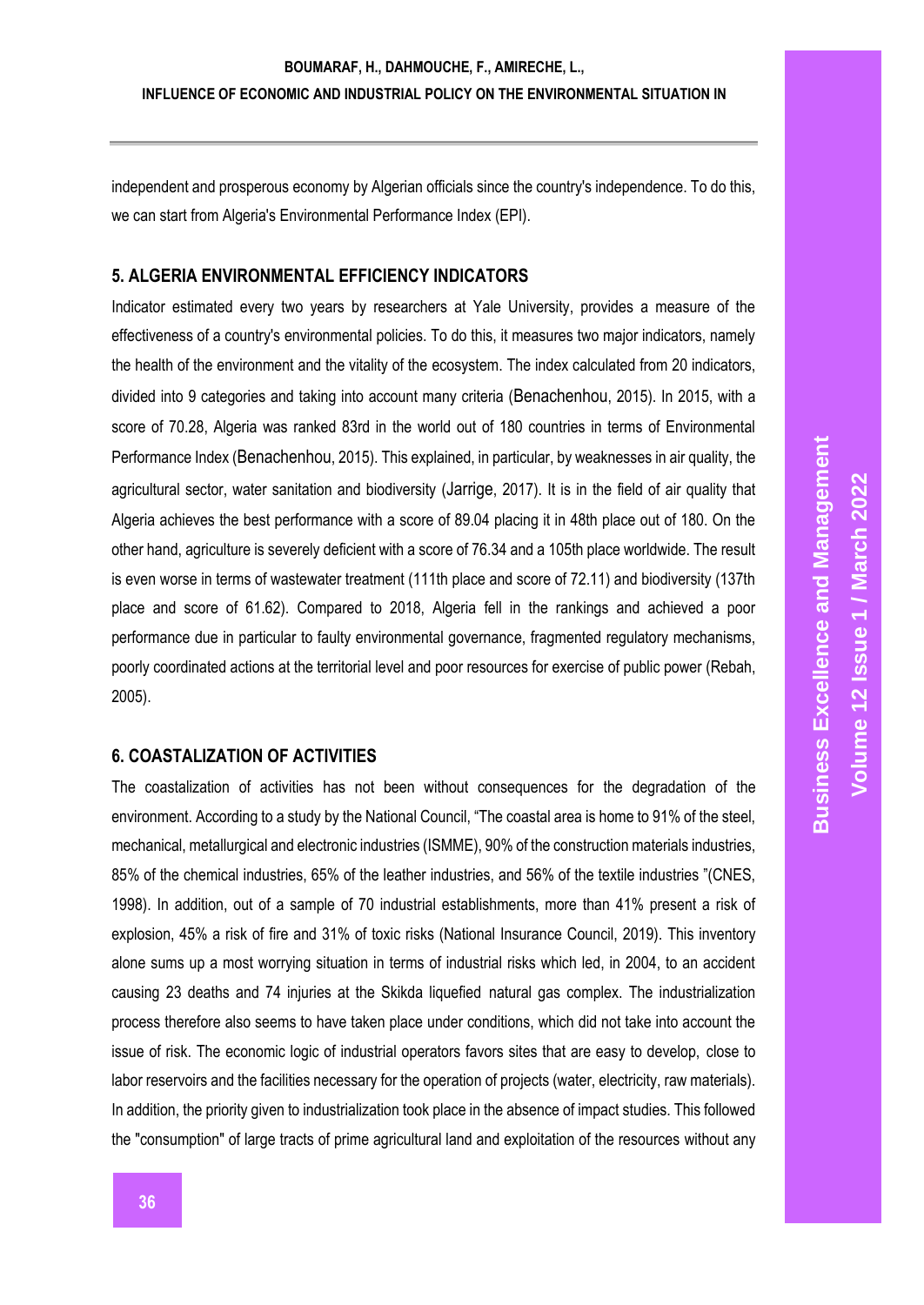#### **Boumaraf, H., Dahmouche, F., Amireche, L.. INFLUENCE OF ECONOMIC AND INDUSTRIAL POLICY ON THE ENVIRONMENTAL SITUATION IN ALGERIA**

integrated long-term planning. Finally, when choosing technological processes, few industrial units were equipped with security perimeters and emergency plans adapted to the urbanization situation existing near the facilities. In other words, the precautionary principle inherent in sustainable development never been taken into account (Boiral, 2004).

## **7. AIR POLLUTION AND NOISE IN LARGE CITIES**

The air in large cities polluted as much by automobile traffic as by industrial air emissions. Since 1985, the number of motor vehicles has increased by around 5% (Boiral, 2004). In addition, the motorization rate in urban concentrations amounts to two vehicles for 18 people on average (Boutillier, 20112). The pollution generated by these vehicles results from the significant degree of obsolescence of the Algerian car fleet. The average age of vehicles was around 17.71 years at the start of the 2000s (Boiral, 2004), which implies high fuel consumption and high greenhouse gas emissions (Boiral, 2004). The strong emission of greenhouse gases is the consequence of poor vehicle fueling and other atmospheric emissions result, among other things, from the use of leaded fuel (Madani, 2015). This pollution explains the prevalence of respiratory diseases in large cities. However, there is no concrete and lasting action to prevent and fight against this pollution, with the exception of air quality control thanks to five measurement points in Algiers ("Pure Sky" project of the environmental services). Even the awareness-raising and legal action carried out by the association for the prevention and fight against pollution in Annaba against the FERTIAL complex did not lead to concrete action (Zegaoula and Khellaf, 2014). No practical measures to control noise in the city implemented by the authorities. However, the sources of noise in urban areas clearly identified road traffic, bandstands, and leisure activities such as open-air concerts. More particularly, the untimely use of audible alarms is becoming a real public health problem in all the cities and towns of the country (Rebah, 2005). Raising the population's awareness of the effects of noise on their health and their living environment would easily compensate for the underestimation of the consequences of noise pollution in urban areas.

#### **8. FOREST RESOURCES AND DESERTIFICATION**

Forest resources cover 4.1 million hectares, or 18.1% of the national territory. They are unevenly distributed between the north of the country (16.4%) and the arid regions (1.7%) **(**Mezali, 2003**).** Fires, parasitic diseases, environmental fragility and special socio-economic conditions (Ministry of Social Action and National Solidarity, 2001), threaten forests. The rampant desertification is swallowing up hundreds of hectares every year. Between 1955 and 1997, the area destroyed was 1,030,000 hectares, an average of 24,000 ha/year. In 42 years, the deforestation rate reached 21%. By 1997, 972,000 ha been replanted.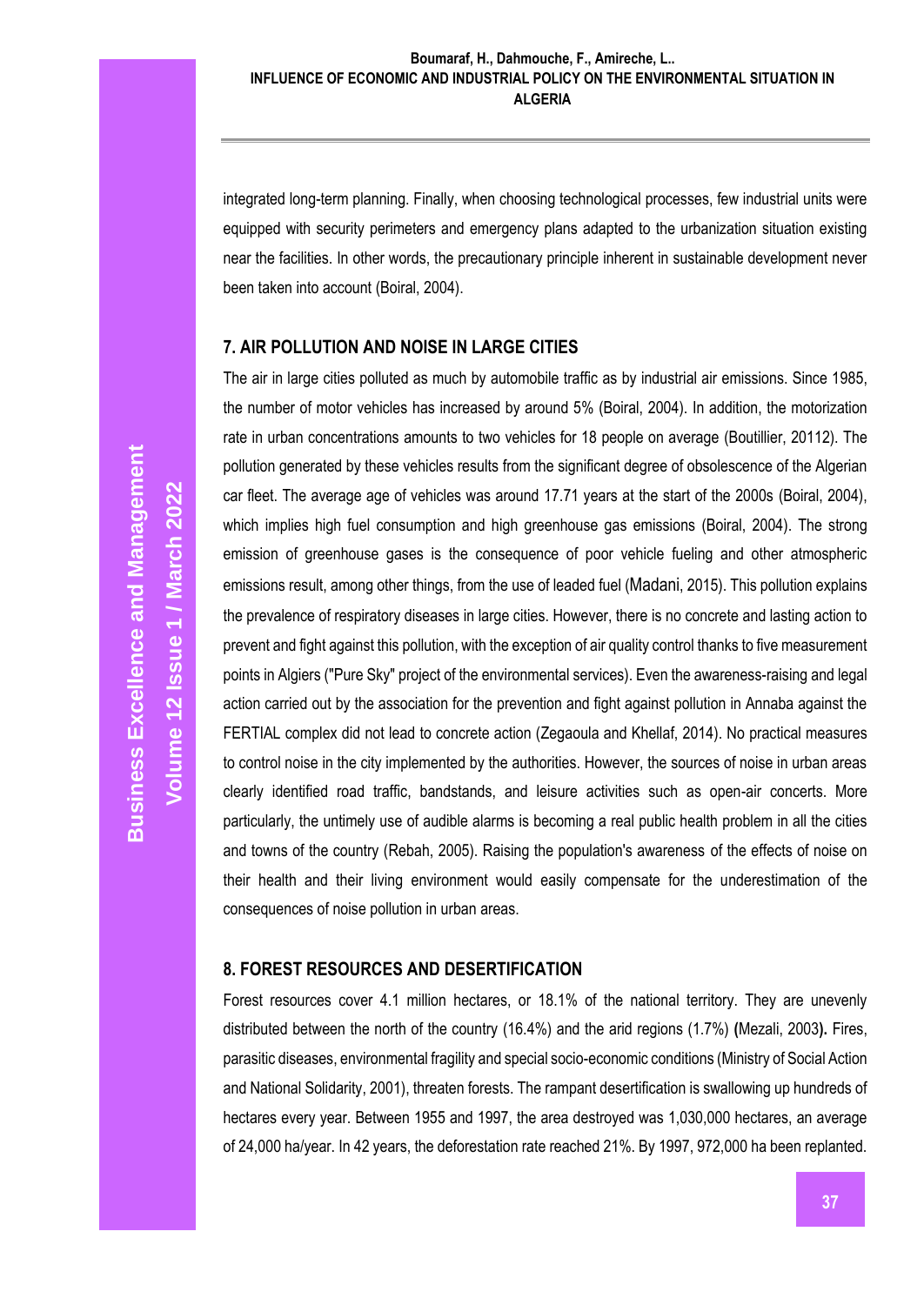However, these reforestation efforts have not made it possible to compensate for all the damage (Benachenhou, 2005). There are many factors contributing to deforestation. Between 1985 and 1994, fires ha of forest cover destroyed 920,000. Overgrazing in the forest of 9,600,000 cattle, 600,000 goats and 4.2 million sheep is another cause of forest cover decline. Finally, direct clearing for cultivation of land has also contributed to reducing the total area of Algerian forest (Benachenhou, 2005**).** The consequences of deforestation estimated in 1998 at around 0.05% of GDP due to production losses of timber and other forest products **(**Prieto, 2009**).** The ecological losses associated with the loss of forests could not be assessed. However, it should be noted that in addition to its ecological interest, the forest represents the support of important economic activities and generates income following the exploitation and marketing of wood, cork, etc.

#### **9. OTHER ENVIRONMENTAL PROBLEMS**

Algeria's water resources are limited, vulnerable and unevenly distributed. In 80% of cases, domestic or industrial wastewater not treated before it discharged into the sea or into the wadis. Wastewater is of domestic origin for nearly 60% of total pollutant discharges, collective for 30% and industrial for 10% (Benachenhou, 2002). Moreover, industries hardly recycle the water consumed. In addition, they discharge their effluents directly into the natural environment, whether gaseous, liquid or solid. These releases are the source of triple chemical pollution of air, soil and both surface and groundwater **(**Benisad, 1979; Benachenhou, 1980; Barré, 1982; Ollivier, 1981; Desaigues, 1998). Algeria also has to deal with a proliferation of household waste (Benachenhou, 2005). However, their care is inadequate due to an inadequate collection system to which is added poor management of landfills. The latter are the source of numerous nuisances such as various annoyances and inconveniences, even dangers affecting the quality of life of the population and serious public health problems (Benachenhou, 2005). Biodiversity is also under severe pressure despite its initial richness. Soil resources are increasingly threatened. Despite a very large territory, Algeria has only 40 million ha that can support crops or plant cover. In addition, the useful agricultural area (UAA) which represented, at the beginning of the 1960s, 0.82 ha / inhabitant increased to 0.18 ha in 2010 (Benachenhou, 2005). According to forecasters, it is likely to decrease further to represent only 0.13 ha / inhabitant in 2025. This new reduction would be the consequence of the increase in urbanization, erosion, desertification and degradation of the plant cover (Ministry of Social Action and National Solidarity, 2001) combined with population growth. . Indeed, although the UAA increased slightly between 2007 and 2011, going from 8,424,760 to 8,445,490 ha (National Statistics Office, 2011), the UAA / population ratio remains low given the demographic growth. Fragile and limited in size, arable land is constantly degrading. Water erosion mainly affects the north of the country and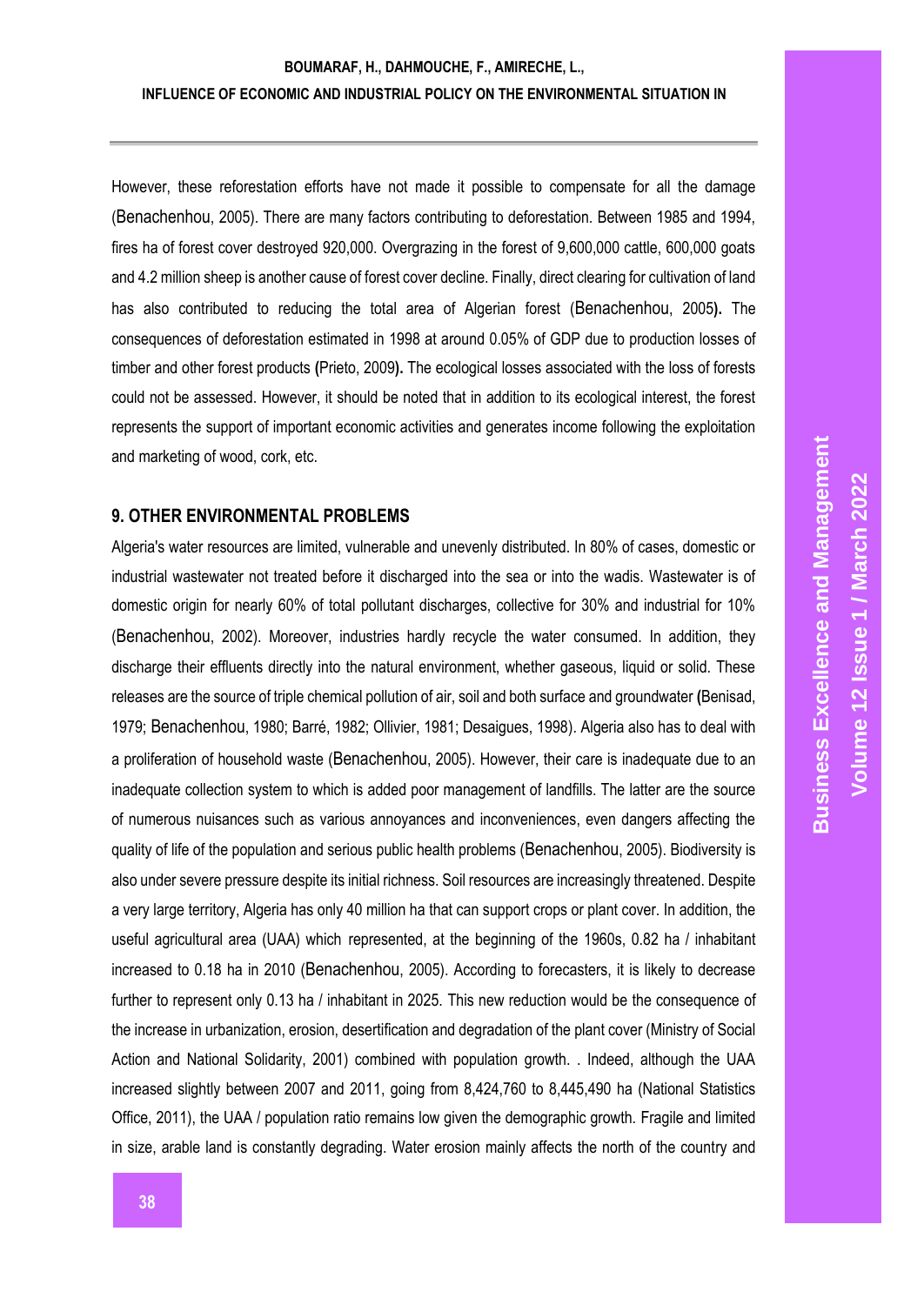threatens 12 million hectares in mountainous areas, while wind erosion mainly affects arid and semi-arid areas. Nearly 500,000 hectares of arable land in steppe zones are in the process of total desertification and more than 7 million hectares directly threatened by the same phenomenon. Added to this are degradations resulting from human activity: inappropriate cultivation practices, urbanization of agricultural land and the use of archaic mining and quarrying techniques. These ecological problems have direct negative impacts, not only on activity and economic efficiency, but also on the health and quality of life of the population (Laidi, 2010).

## **10. THE SOLUTIONS**

Despite the existence and persistence of environmental problems, we cannot ignore the efforts made in recent years, particularly in terms of building a legal framework that should make it possible to deal with all the problems. After the long slump in terms of ecological culture, the Algerian State initiated and then intensified its actions in the field of environmental protection and sustainable development, gradually giving more importance to ecological aspects in its economic choices. Thus, several specialized institutions created, including the High Council for the Environment and Sustainable Development, in 1994, and the Ministry of Regional Planning and the Environment, in 2000. The Law on Environmental Protection and Sustainable Development supplementing the 1983 Law promulgated in 2001. The National Action Plan for the Environment and Sustainable Development (PNAE), adopted in 2001, set the country's environmental objectives for the decade 2001-2010. Finally, several bodies been created to support objectives: the National Waste Agency in 2002, the National Center for the Development of Biological Resources in 2003, the National Center for Cleaner Production Technologies in 2002, the National Climate Change Agency in 2005 and the Energy Management Council in 2005. In addition, the objectives and policies now supported by a new ecological taxation based on the principle of the polluter pays. Elle s'est traduite au travers d'une revalorisation de la taxe sur les activités polluantes, de l'institution d'une taxe additive sur la pollution atmosphérique et de l'application de taxes incitatives pour le déstockage des déchets spéciaux et des déchets liés aux activités hospitalières (Djelal, 2012). L'ensemble de ces mesures et actions montre que l'État algérien souhaite accorder une place plus importante que par le passé aux aspects sociaux et écologiques lors de ses choix économiques. Il semble vouloir rompre avec la politique d'inaction qui a été de mise jusqu'à il y a peu. Les actions qu'il entend mener touchent différents domaines : Éducation et sensibilisation environnementales ; Conservation et économie de l'eau ; Conservation des sols et des forêts ; Préservation des écosystèmes sensibles (littoral, Sahara) ; Développement rural ; Amélioration du cadre de vie des citoyens ; Dépollution industrielle ; Protection du patrimoine archéologique, historique et culturel (Zegaoula, 2014).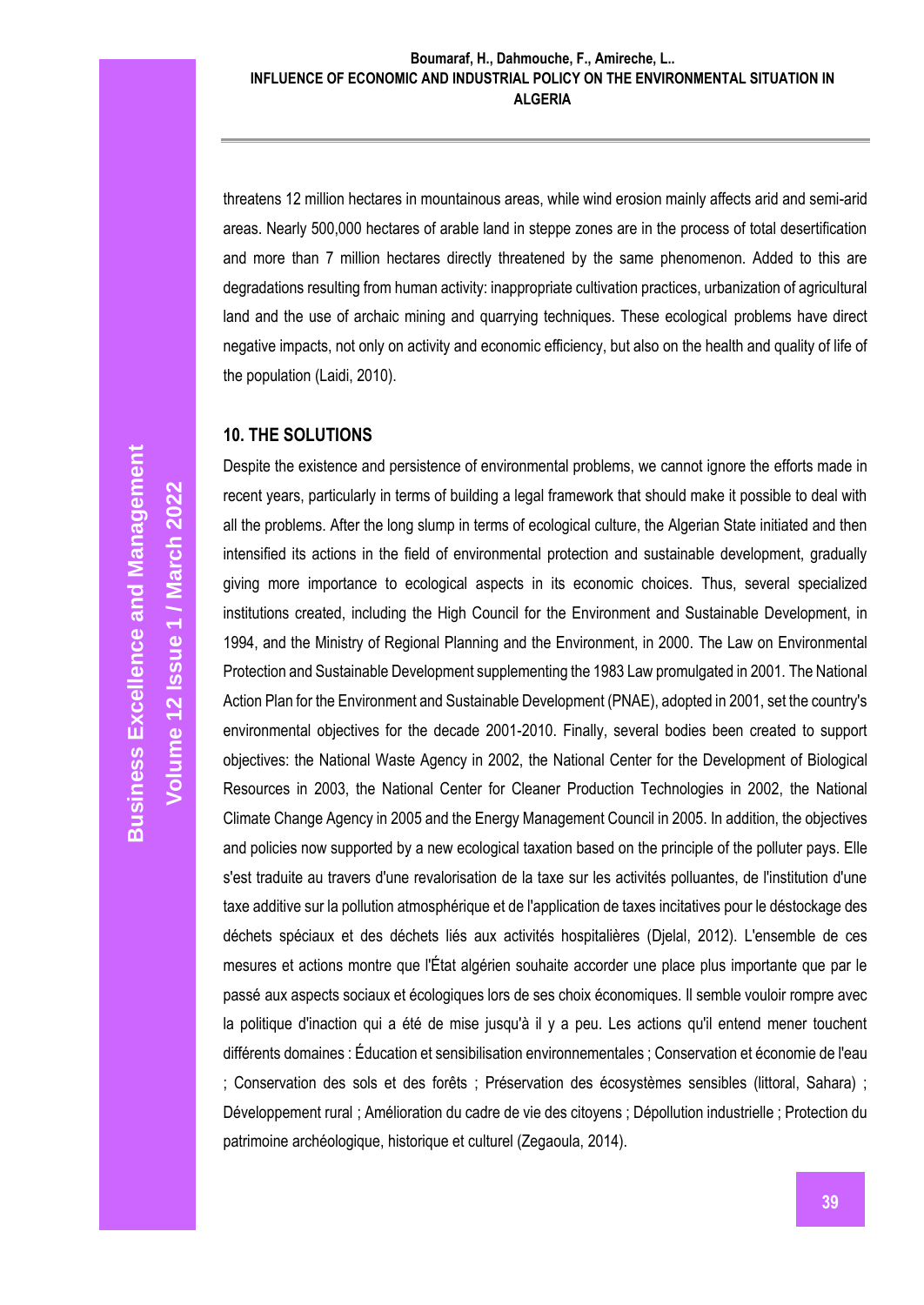## **11. CONCLUSION**

From the foregoing analysis, it emerges that the nature and extent of the ecological problems show that the degradation of the Algerian environment has reached a worrying level of seriousness. The Algerian environmental crisis cannot reduced to an economic crisis or to a conflict between economic growth and preservation of the environment in its primitive state. It is a crisis of the entire socio-economic and political texture of the country. The scale of the ecological problems closely linked to the process of industrial development in Algeria since its independence. Environmental problems seem to have their source in a complex set of the needs of the population, economic pressures, technical choices and political interests. As a result, we come to conclusion that only an integrated approach to the management of natural capital could achieve maximum socio-economic and ecological benefits across time and space. In other words, the current model of economic development can no longer continued without a price taking into account the risks it poses to the environment and to human beings. Development and the environment can no longer be seen two antagonistic elements, but seen as complementary and inseparable from each other. Without development, Algeria will not be able to end poverty. However, development is doomed to failure if it not based on solid environmental foundations (good use of scarce resources, clean technologies, etc.). Car, même si l'altération de l'environnement ne menaçait pas la vie de la génération actuelle, elle ne manquerait pas de porter atteinte à la qualité du cadre de vie et à la survie des générations futures par les pressions générées sur l'environnement et les stocks de ressources naturelles non renouvelables. Because, even if the alteration of the environment did not threaten the life of the current generation, it would undermine the quality of the living environment and the survival of future generations by the pressures generated on the environment. In addition, stocks of non-renewable natural resources. Scientific literature teaches us economic development no longer thought of, today, independently of the environment and vice versa. Environment and development are two sides of the same coin. The environment is where people live and development is what humans do with their environment to improve their daily lives. The two are inseparable. There can be no preserved environment without economic development and no economic development without preservation of the environment. In other words, protecting the environment is saving money in the end run. Pursuing another path could prove to be risky. When the environment reaches a critical point, the entire economy could It is into this dynamic that sustainable development introduces the idea that development is inseparable from the preservation of the environment and that the development / environment pairing is not given, but must be built. Threatened. To do this, (Sachs, 1981) proposes the implementation of a strategy of harmonization of development and the environment would lead to the search for the right balance between the commercial aspect and the humanitarian aspect of development. Achieving this objective requires an intensification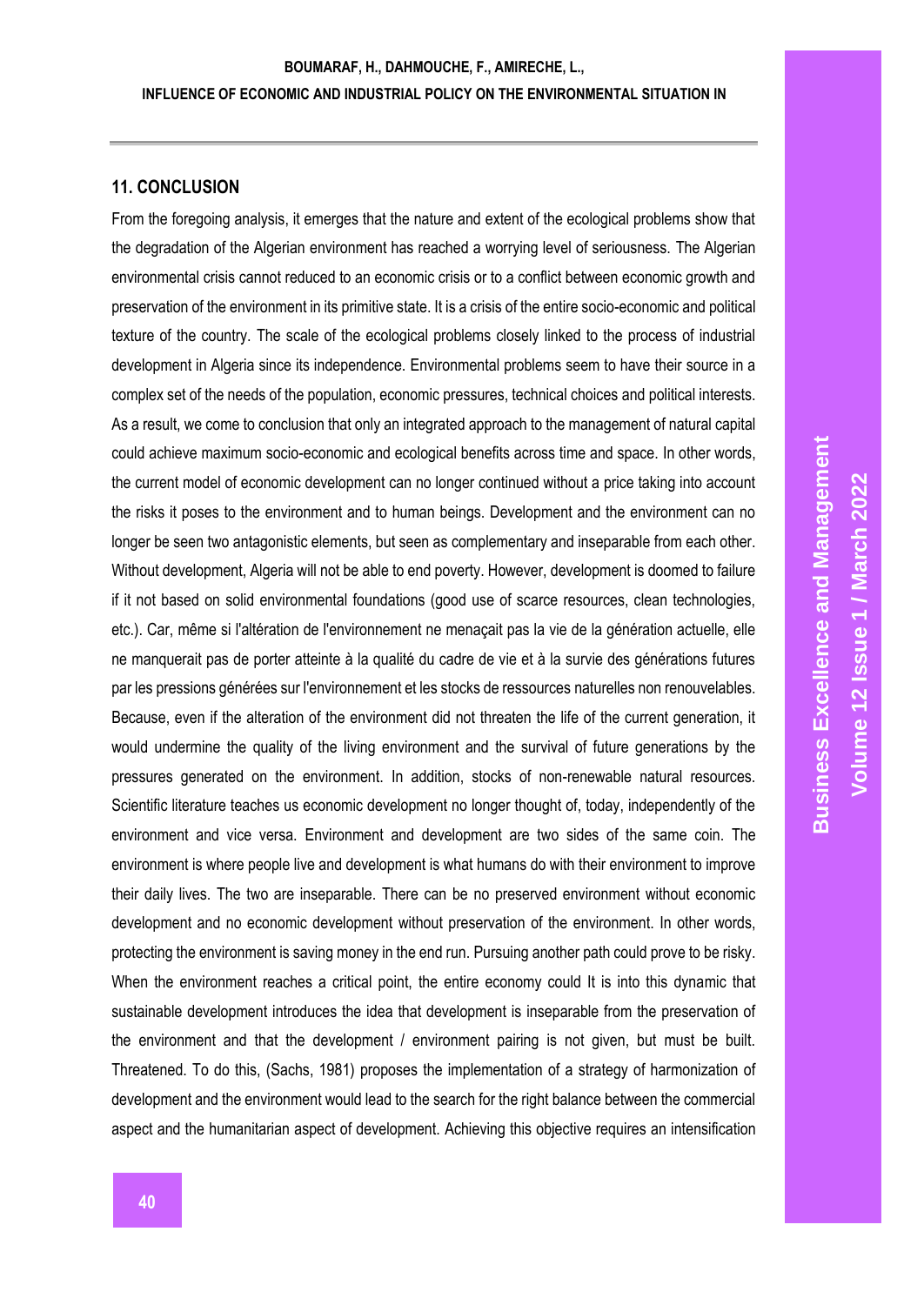of human training and research underpinned by the contribution of international cooperation. There is thus a need to promote the awakening of ecological awareness at all levels within the entire population. Ultimately, we believe that the objectives of environmental preservation and sustainable development in Algeria must be part of a process of economic reforms, with ecological transition accompanying economic transition. Even if the reforms undertaken by the State over the past ten years have gone in the right direction (institutional, legal, economic, social and technical arrangements for the management of natural resources), there is still some way to go. The task of anchoring the issue of sustainable development in behavior, at all levels of society must be continued, especially as other problems are looming on the horizon (risk of economic crisis, volatility in hydrocarbon prices , etc.) which can constitute as many obstacles to its realization.

## **REFERENCES**

- Alier, J. M, N'B. Guerchouche, M. Baroudi and C.Tafforeau, (2012). The ecology of the poor, twenty years later: India, Mexico and Peru, *Ecology & politics*. 45(2): 93-116
- Barré, R. and Godet, M. (1982). Third World and the environment: mortgaged development, *Revue Tiers Monde*, 91: 507-515.DOI: 10.3406/third.1982.4140
- Benachenhou, A. (1980). *Planning and economic development in Algeria 1962-1980*, Ed. Commercial Printing, Algiers.
- Benachenhou, A. (2005). *The price of the future: sustainable development in Algeria*, Ed. Thotm, Paris.
- Benisad, M.E. (1979). *Economics of development in Algeria 1962-1978*, Ed. Office des Publications Universitaires, Algiers.
- Boiral, O., (2004). Environment and economy: an equivocal relationship, VertigO the electronic journal in environmental sciences, 5(2): 30-46

Bouteiller, J. and M. Fouquin. (2001). *The economic development of East Asia*, Ed. La Découverte, Paris.

Boutillier, S. and D. Uzunidis. (2012). Schumpeter, Marx and Walras. Entrepreneur and the future of capitalism, *Revue Interventions économique* 46(3): 12-24

Bugge, H.C. (1976). Industrial pollution : legal and administrative problems, Ed. PUF, Paris, 301p.

- Chignier, A. (2009). The industrial policies of contemporary Algeria, the bankrupt development of relations between the State and the apparatus of production in a developing economy. National Economy of the Arab World Seminar. University Lyon 2, Institute of Political Studies of Lyon, 87 p.
- De Bernis, G. D., (1971). Industrializing industries and Algerian options, *Revue Tiers Monde*, 12 (47): 545-563.
- Djelal, N. and L. Sidimoussa. (2009). Environmental and landscape dimension and Algerian spatial planning system, Landscape Projects, 2: 1-16. [Online] URL: http://www.projetsdepaysage.fr/fr/dimension\_environnement\_et\_paysagere\_et\_systeme\_de\_pla nification spatial algerien.
- Depraz, S., U. Cornec and U. Grabski-Kieron. (2016). Social acceptance and territorial development, ENS Éditions, Coll. "Societies, spaces, time", Lyon, 270 p. DOI: 10.4000/books.enseditions.5624

**Volume 12 Issue 1 / March 2022**